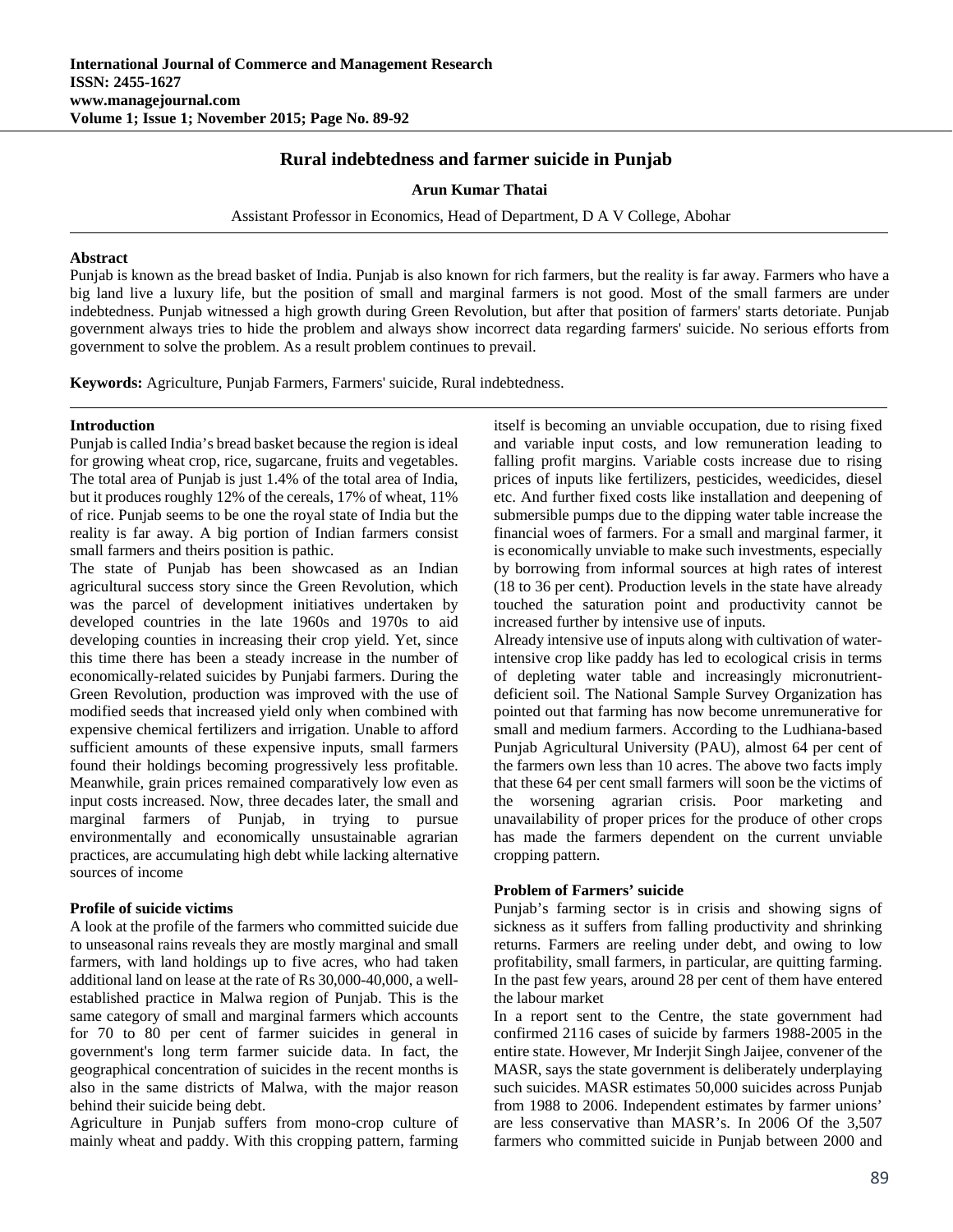2011, about 80 per cent were marginal and small farmers (up to 2 hectares). These farmers had an average debt of Rs. 2, 35,000 per household and they earned only Rs. 30,420 a year, which indicates the miserable condition of marginal and small farmers, says the study.

 The governments figures are, however, significantly lower. The Punjab Government Status Report in 2004 stated that there were 2,116 suicides from 1986-2005.

One various groups are reporting a significant number of farmer suicides in Punjab. Movement against State Repression (MASR), an NGO working in Southern Punjab for the past two decades, has recorded 1,738 suicides in 91 Punjabi villages between 1988 and 2014. These 91 villages are from two subsubdivisions of District Sangrur, one of the 22 districts of Punjab. MASR estimates at least 50,000 suicides have occurred across Punjab over the last two decades, though not all districts are equally affected.

Sukhpal Singh, senior economist and head of the Department of Economics and Sociology at Punjab Agricultural University (PAU) conducted a study on the indebtness and suicide among farmers. The study reveals that among the samples surveyed, the average debt on the household was Rs 218000 per household. Small farmers are more affected than large farmers. It was the highest among marginal farmers at Rs.1, 70,184, followed by small farmers at Rs.1, 04,155 and for other farmers at Rs.44, 069.

The study reveals small farmers are in crisis, both economically and socially, as their traditional source of livelihood has become unviable because of rapidly increasing input costs. "In a census-based study of farmers' suicides in six districts of Punjab during 2011, it was found that the largest number who took their own lives belonged to the category of small farmers,"

Of the 3,507 farmers who committed suicide in Punjab between 2000 and 2011, about 80 per cent were marginal and small farmers (up to 2 hectares). These farmers had an average debt of Rs. 2, 35,000 per household and they earned only Rs. 30,420 a year, which indicates the miserable condition of marginal and small farmers, says the study.

#### **Causes of Farmers' suicide**

The cause of the suicides is basically hopelessness of the poverty stricken masses. They see no way out of their spiraling debt. They see no future for their children except to be born into debt and die in greater debt. It is this horrifying scenario that is pushing many a farmer to the brink. The suicides in Punjab are the result of mental stress and this mental stress is most often caused by poverty and especially by indebtedness. Indebtedness and the inability to earn enough income to relief the debt will assault the farmers feeling of self-esteem and respect. In many cases the individuals who committed suicide where responsible for the income and this debt created the feeling that they we incapable of taking care of their loved ones and themselves. This feeling has brought shame upon them and might even have confirmed for them the idea of being backward or underdeveloped. Once this has entered their minds it accumulates and creates a heavy mental burden. It is important to note that it is most likely that most farmers who committed suicide probably blamed themselves for their poverty and indebtedness. The main causes of Farmers' suicide are

#### **1. Indebtedness**

The major reason for the suicides is the heavy indebtedness that the cultivators find themselves. This heavy indebtedness is not an overnight phenomenon that has occurred suddenly. It has its roots in the credit policy that has been followed over a number of years. The indebtedness itself results from a mismatch in the cost of production and the support price and the market price that the cultivators are receiving at the end of every cropping cycle. *Debt is never ending:* The financial struggles associated with these deaths do not end with the farmer's suicide. In many cases, the surviving family must shoulder the debt, often forcing children to leave school in order to further support the family. Even more reliant on the farm than ever, these young farmers begin buying even more seeds in the hopes of a successful harvest, and become trapped in debt themselves.

#### **2. Exploitation by arhtiyas/Moneylenders**

Farmers with no auxiliary source of income except agriculture have to rely on credit to fulfill the significant amount of investment required for farm infrastructure, machinery and quality inputs and also their daily expenses. Cooperative societies provide short-term formal loans for seasonal agricultural expenses, but for expenses like motor burn-outs, installation of a submersible pump (which may cost up to Rs 3 lakh), and even various household expenses farmers have to depend upon arhtiyas. Farmers have become heavily dependent on commission agents (arhtiyas) because of urgent need and easily availability of loans at any time of the day. In such conditions, even seemingly routine needs like providing a good education to their children; emergency medical expenses etc. become huge burdens which break the farmer's back. Further failure of public education and health institutions such as schools and hospitals to provide efficient services of reasonable quality forces the farmer, like anyone else in general, to look for private alternatives which are costlier.

The farmers who take land on lease for cultivation also have to bear the extra cost of rent of land. Since loans cannot be obtained from formal sources against land obtained on lease, once again these farmers have to rely on informal sources like arhtiyas for the expenses of cultivation along with the lease rent. This vicious cycle of taking more costly loans just to carry on cultivation in the hope of turning around their finances and repaying previous loans with high interest pushes farmers in to accepting informal lending at exorbitant rate of interest (18 to 36 per cent) on exploitative conditions like the having to sells their produce only through their lenders.

Unemployment and low auxiliary non-farm income opportunities are the other main issues in the state. Mechanization of agriculture means only one family member can manage the agriculture operations, relieving the rest for the state has failed spectacularly in providing alternate employment. The unemployed rural educated youth constitute approximately 54 per cent of the aggregate rural unemployed in the state. Absence of the manufacturing industry is the main reason of unemployment and the fledgling Information Technology (IT) industry is unable to provide jobs to rural educated youth. With such meager non-farm income opportunities, the farmers are solely dependent on agricultural income which is also very low and unreliable. It is very difficult to lead a minimum quality life with such low income for the Punjabi farmers who have traditionally enjoyed a relatively higher standard of living even prior to the heyday of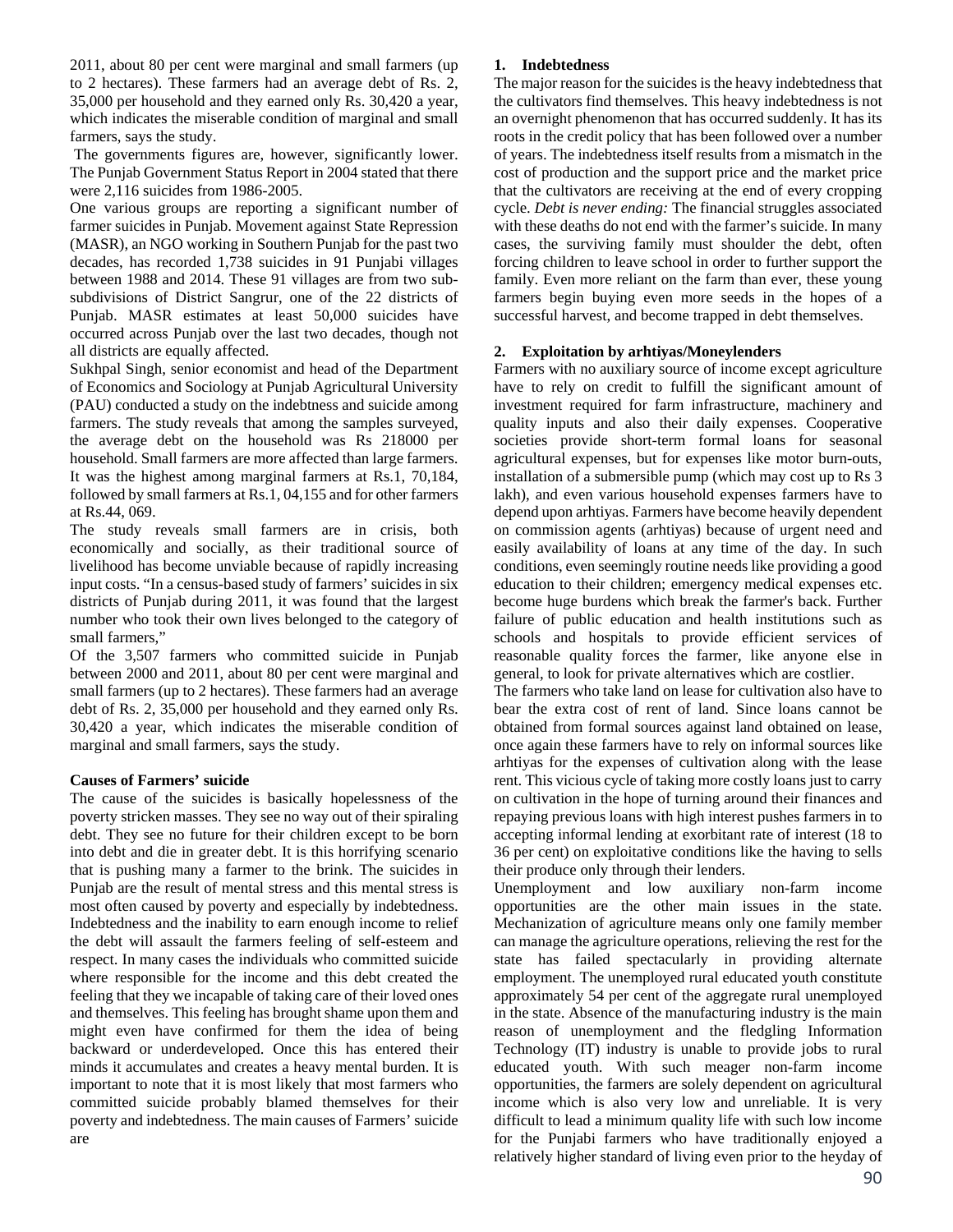Green Revolution. It should be noted that these farmers have rather munificent socio-cultural norms and traditions, inherited from a plentiful, prosperous past, making the current economic adversity appear more depressing.

## **3.** *Inactive governments*

All the relief programs from the governments includes waiver of loans from banks. But they do not address the issue of moneylenders. So most farmers get very little help. The unwillingness of the Indian government to invest in irrigation, to improve the availability of rural credit, or provide farmers with more seed purchasing options is an indication of a broader concern which is lack of adequate investment in agriculture. The Indian government's (intentional?) withdrawal from the agricultural sector has led to increased corporatization of the sector and to farmers incurring greater and greater debt. The tragedy is that, except for a few journalists, the bulk of the media and intellectuals are silent on this horrifying tragedy unfolding in rural India.

- **4.** Our policy decisions are totally driven towards creating inequality and driving our farmers to the coffin, For example:
- 1) If you try and get a car in India, even say the most expensive one, and assuming you can buy a car, the interest rate at which you get a loan is 7% from a public sector bank, like say the State Bank of India. When businessmen from Aurangabad bought 150 Mercedes Benz at a single shot, they were charged an interest rate of 7% by SBI, and most of them are big-shots and they will never even pay the loan back, and the loan will be written off by the government against a Non-Performing Asset.

If you try and get a tractor though using a loan from the very State Bank of India, the interest rate charged is nearly the double. For a loan of 4 lakh rupees, the rate of interest is 12.5%, while for a loan of Rs. 5 lakh it's 13.25% and for a loan of Rs. 6 lakh rupees it is 14%.

2) Worse is the way our banks behave. Many of them refuse to give loans to farmers, unless say the Panchayat intervenes. Sometimes, the head of the Panchayat (Mukhiya/Sarpanch) colludes with the banks to ensure that people have to pay bribes to get loans, sometimes the bank officials ask for bribes on their own. Because most rural areas just have one bank, it is difficult to get loans at lower interest rates in many cases without paying bribes.

If our farmers are not able to get loans from banks, whom they can go to? Moneylenders, who are generally the big landlords in most villages. The rate of interest charged can be as high as 40-50% for the year, and in only lenient cases can it be 30% or so. Our farmers depend mostly on rains for water, any changes in rain patterns lead to issues with crops, and in many cases the crop gets destroyed either due to lack of water or too much water.

**5.** *Unfavourable price structure for crops and inputs.* Decades of unrealistically low government-set minimum support prices (MSP) and high input costs. The cost recovery from agriculture is just 80% of the investment. Consumers of other states have been subsidized at Punjab farmers' cost over many years. Punjab and Haryana combined contribute approximately 67% of all wheat procured in India. Overall contribution (all grains) comes to around 60%. The largest producers are automatically the largest sufferers.

# **Suggestions for reducing Farmers' Suicide**

- **1. Formal/institutional credit sources (government and private) should be increase**: A dearth of formal sources vests immense power in the hands of the informal moneylenders. This power allows for the vicious system of abuse that contributes to the suicides. While informal moneylenders cannot be replaced quickly, more formal lending sources will help create healthy competition for the money-lenders as well as alert their borrowers to fair practices
- **2. The Punjab water dispute must be resolved:** This is a priority long-term solution. The water dispute fuelled unrest and militancy in Punjab in the 1970s and 1980s, which may possibly resurge if the issue is not resolved. This issue is at the heart of existing Tensions between the Centre and the State, and is also associated with memories of violence, militancy, and counterinsurgency. Even relying on the Supreme Court to decide this matter is not advisable, since the Supreme Court's involvement in the issue has been seen by Punjab as discriminatory and unconstitutional (see previous discussion). In accordance with international riparian laws, the Central government must resolve this dispute together with the people of Punjab. The current system adversely affects the farming industry in the state and has brought catastrophic longterm effects on the state's water table. The Central government must reassess its policies towards the redirection of Punjab's water in light of the current water deficit in Punjab, which will likely only worsen in the future. It needs to reopen negotiations with Punjab state officials to come to a mutually amenable accord.
- **3. Alternate source of income for farmers:**  Small farmers should be encouraged to develop alternative sources of income and the government should take up the responsibility for providing training to the farmers to acquire new skills. In drought affected areas, the government should start alternative employment generation programs to reduce the dependence on agriculture as the sole source of income. Such programs should be standardized. Farmers should be enabled to divide their activities into three parts. One for regular crop production, one for animal husbandry or fisheries and another for timber production. These activities complement each other and also alternate sources of income of farmers can be ensured.
- **4. Families of farmers who have committed suicides should be provided compensation.** Given the plight of the surviving family members and the disturbing phenomenon of multiple suicides within one family (where the accumulation of debt leads to successive family members committing suicide), the Central Government must provide short-term compensation packages to Punjabi families of farmers who have committed suicides,